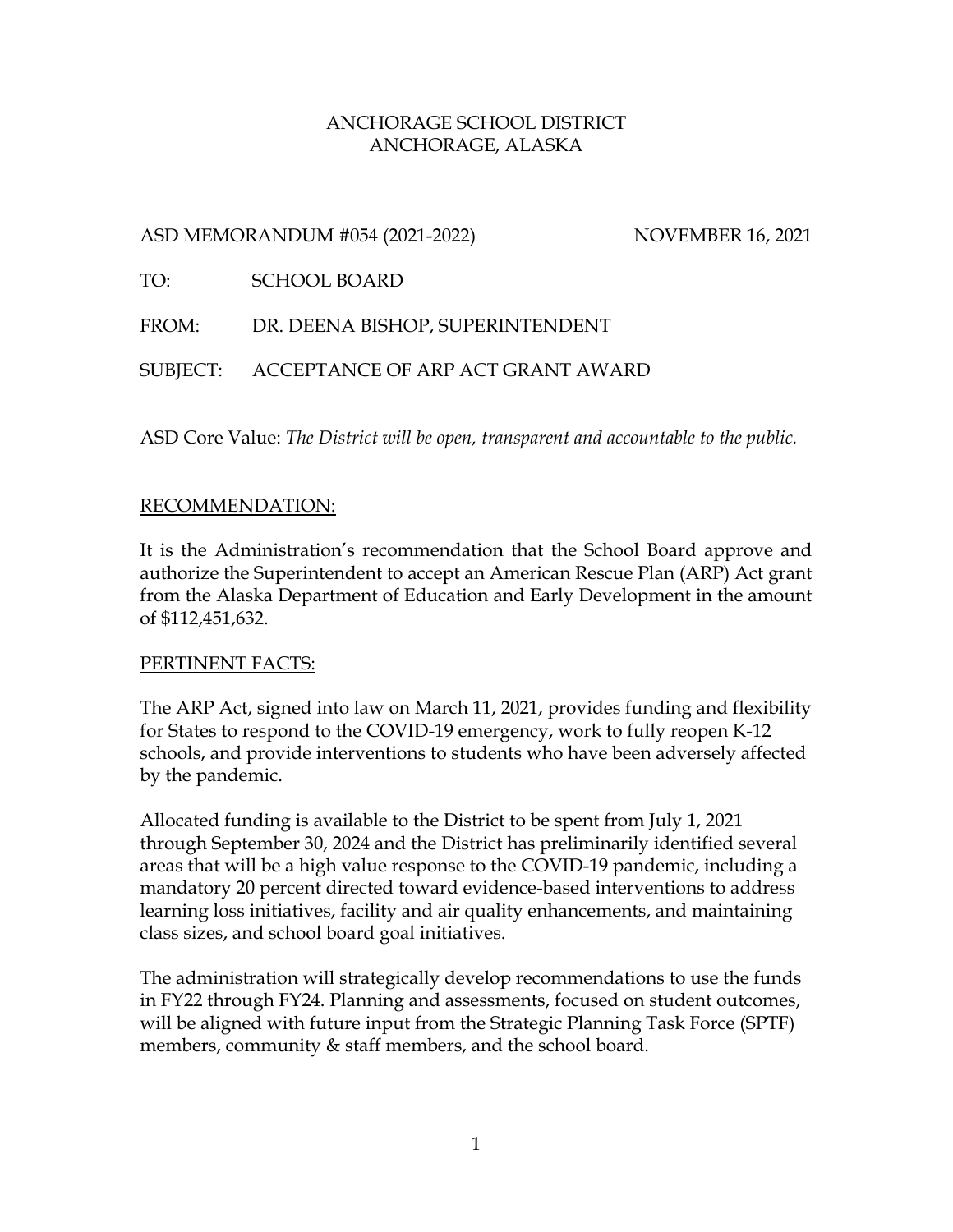The administration will provide specific recommendations, in this memo, for the use of funds. Future board memos will recommend additional uses of funds as planning phases are completed.

# **Learning Loss Initiatives - \$4,300,000**

The ARP Act set a minimum of 20 percent of funding (\$22,490,326) that must be used to address learning loss. Assessments and planning will continue to identify and address areas in which learning loss can be mitigated, so the following planned uses are not inclusive of all future initiatives:

- **Summer School for FY22 - \$2,800,000** Funds will be used to increase learning opportunities for all students in FY22-24. This will provide continuity and connectedness to learning for students at all grade levels K-12. The administration plans to dedicate \$2.8 million for FY22, and \$4.3 million both FYs 23 and 24.
- **Data/Assessment Platform for Schools FY22-24 - \$1,500,000** A Data platform tool that will allow teachers and administrators to disaggregate data. It will help gather all of the critical pieces of data from reading and math assessments, attendance, discipline, and college and career readiness into one place. It will facilitate progress monitoring toward reaching our goals. The platform will provide actionable data from the district level down to the teacher and student level. A platform will support the work of all the district goals. The administration plans to budget \$500,000 per year, including implementation and staffing costs for FY 22-24.

**Air Quality Improvements for District Managed School Buildings- \$4,558,559** Funds will be used to improve air quality in schools to enhance safety for staff and students. The following areas of improvement are planned for FY22 and FY23.

# • **Duct Cleaning - \$1,400,000**

Contracts will be planned to clean all air ducts in FYs 22 & 23 in order to assure every facility has clean air systems.

• **Optimize Air Flow - \$2,558,559**

A Desigo/VAV contract is upgrading all air handling systems in order to optimize air flow in every facility. ASD Memorandum #132, passed on June 11th, 2021, approved the temporary use of General Funds for this contract, with the plan to ultimately shift those costs to the ESSER III grant. This contract is currently being implemented across the district.

# • **King Tech HS Welding Shop - \$600,000**

A separate requirement will be an upgrade to the King Tech High School's currently inoperable welding shop ventilation system. **Scope:** Improve code required ventilation. To include removing and replacing 1-gas fired make-up air unit and 2-exhaust fans. Existing units are under-sized per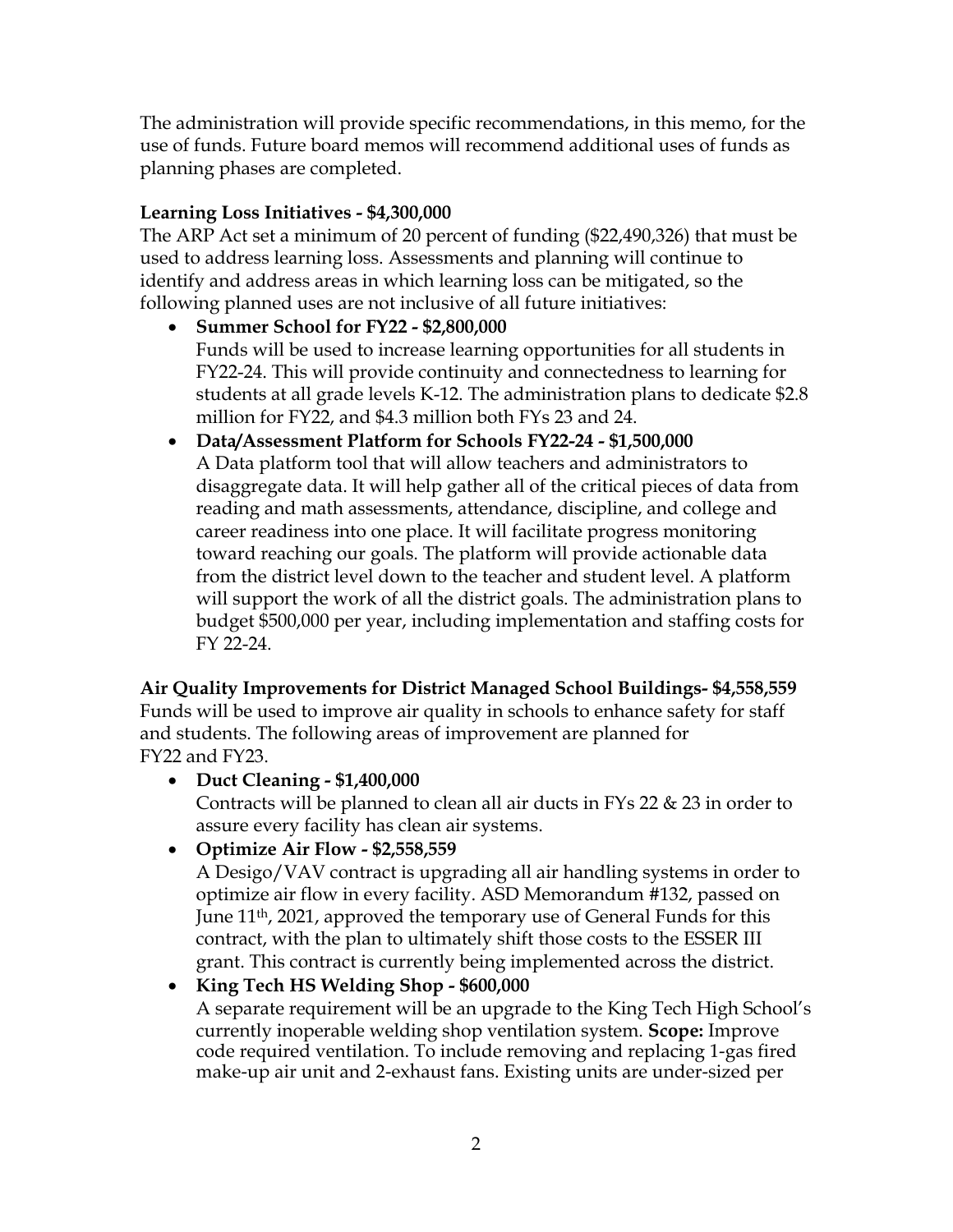code requirements for a welding shop. ASD is currently paying UAA to use their shop for welding classes during this school year.

### **Recruitment/retention of hard to fill staff - \$500,000**

Funds will be used in FY22 to recruit and retain hard to fill staff. In FY22, SpEd, Student Transportation, and Student Nutrition are struggling to fill key positions. Recruitment and retention incentives will help keep the most critical positions filled in order to accomplish departmental missions.

### **Implement reading initiatives - \$1,500,000.**

Funds to be spent in FY22 for Heggerty Phonological and Phonemic Awareness professional development and instructional materials to support PreK through 2nd grade reading during FY22. Afterschool reading intervention programs will cover 8-week sessions in 30 schools twice yearly. Substitutes for MTSS data meetings to support reading and math.

### **Charter Schools - \$4,340,107**

The District has elected to provide charter schools a proportional share of the ARP Act funding based on their Adjusted Average Daily Membership. The usage of funds will be determined by each school and their APCs but must be spent in accordance with the ARP Act guidelines in response to COVID-19. This represents the net funding after indirect cost is taken.

| <b>School</b>           | <b>ESSER III Amount</b> |
|-------------------------|-------------------------|
| Alaska Native           | \$639,143               |
| Aquarian                | \$822,573               |
| Eagle Academy           | \$428,117               |
| <b>Highland Academy</b> | \$442,682               |
| <b>Rilke Schule</b>     | \$1,000,629             |
| <b>STREAM</b>           | \$393,024               |
| Winterberry             | \$613,939               |